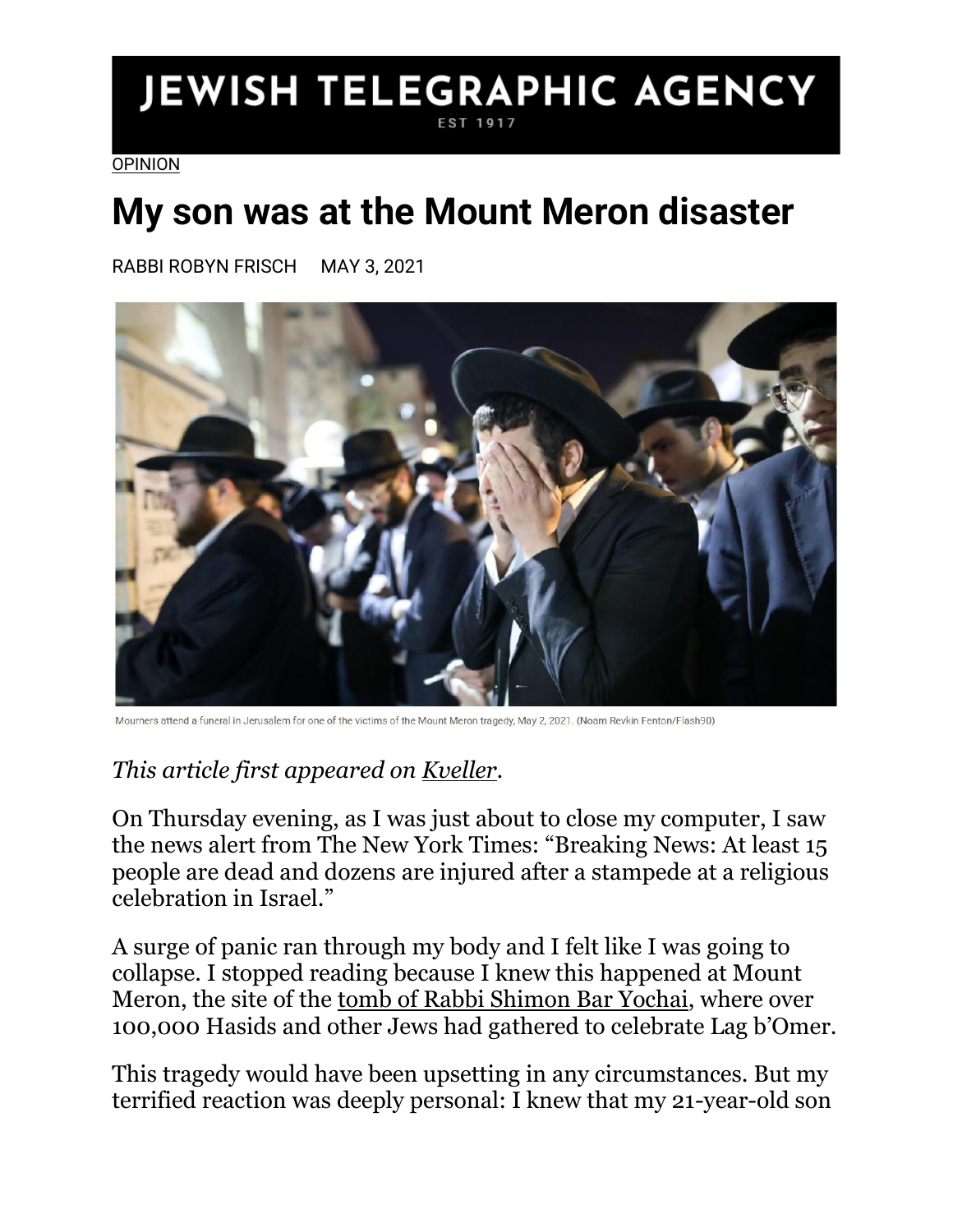was there. Horrifying thoughts ran through my head. What kind of devastating things had he witnessed? Was he injured? I couldn't bear to let myself think beyond that.

The Friday before, my son had shared with me that his yeshiva in Jerusalem was providing a bus for students who wanted to celebrate Lag b['Omer](https://www.myjewishlearning.com/article/lag-baomer/) at Mount Meron. I was so excited for him. During the eight months he's been in Israel, he hasn't been able to leave Jerusalem very often due to [COVID-19 restrictions.](https://www.kveller.com/my-orthodox-jewish-community-needs-to-do-better-when-it-comes-to-taking-covid-19-seriously/) Now he was getting to travel and have an opportunity to participate in a unique experience that I knew he would find deeply spiritual.

My son and I are both deeply passionate about Judaism, but our practices differ enormously: I am a Reform rabbi and he is [haredi](https://www.myjewishlearning.com/article/haredim-charedim/)  [Orthodox](https://www.myjewishlearning.com/article/haredim-charedim/). I myself had been to Mount Meron on Lag b'Omer some 25 years ago, and I still remember it well — the thousands of Hasidic men dancing and singing; the 3-year-old boys getting their first haircuts; the bonfires and the joyful celebration. While as a non-Orthodox female I experienced Lag b'Omer on Mount Meron more as a voyeur, watching with great interest as the Hasidic men celebrated, I knew that my son, although he is not Hasidic, would fully engage in the spirituality and joy of the celebration.

But now, here I was at home in Philadelphia feeling helpless and terrified about my son on Mount Meron. It was after 8:30 p.m. — way past the time I'd ever normally call him, as Israel is 7 hours ahead of us — but this night was different in every way. Fingers trembling, I reached for my phone and dialed, but I couldn't get through. Nightmare scenarios raced through my brain. As I sat there, practically unable to move, [my phone rang](https://www.kveller.com/getting-a-phone-call-from-my-kids-school-is-the-worst/) — I saw that it was my husband, who wasn't home at the time. He was calling to let me know that he had reached our son and he was safe. He described sensing [trauma](https://www.kveller.com/after-a-traumatic-birth-experience-i-have-a-new-outlook-on-gratitude/) in my son's voice (how could there not be?), but at that moment only one thing mattered to me: He was alive! I was so relieved, so grateful. Though I wasn't able to speak with my son — the cell system went down soon after my husband reached him — I knew that he was safe.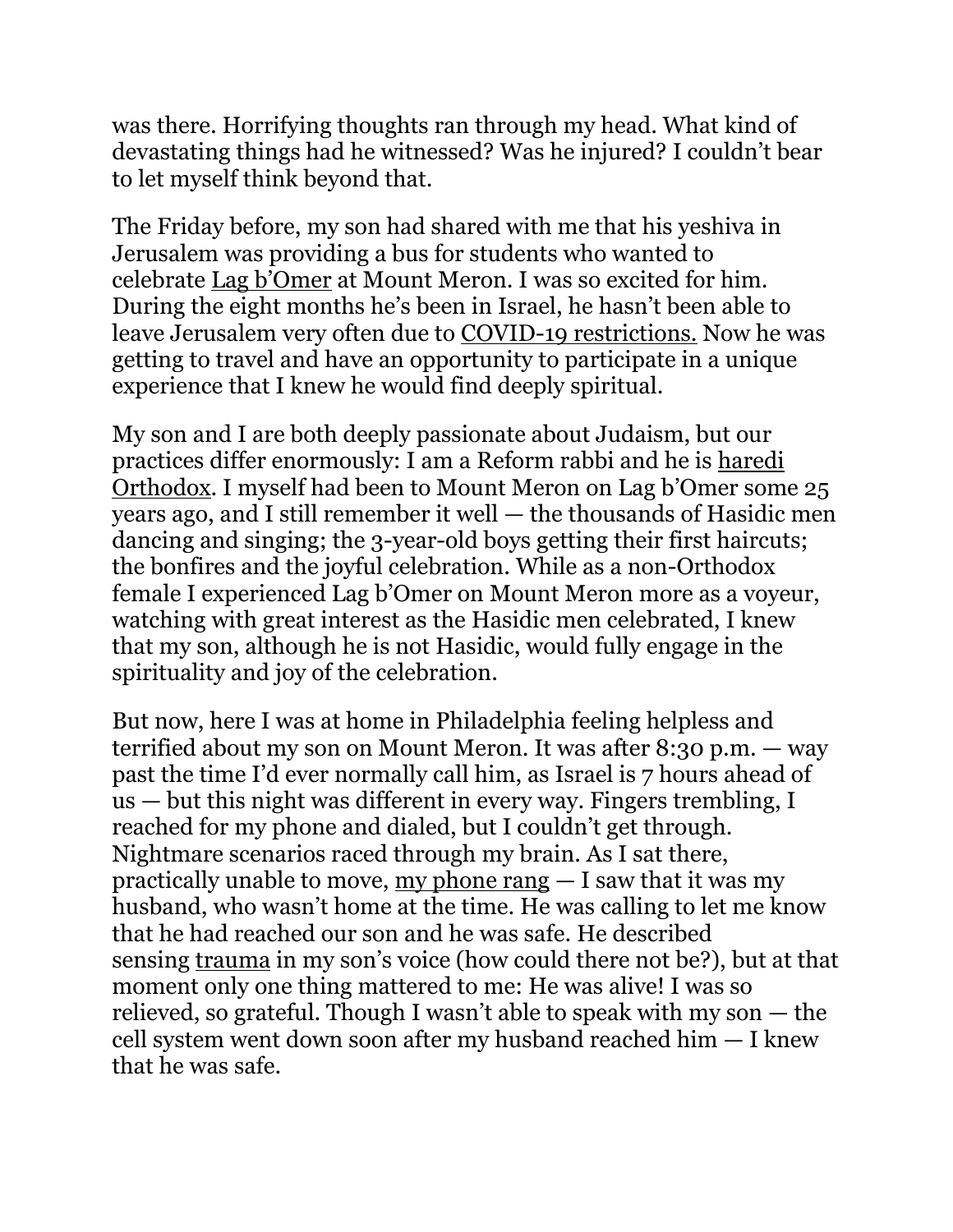I learned the next day that the death toll was 45, and [more than 150](https://www.jta.org/2021/04/29/israel/at-least-45-people-dead-in-stampede-at-mass-lag-bomer-holiday-celebration-in-israel)  [people](https://www.jta.org/2021/04/29/israel/at-least-45-people-dead-in-stampede-at-mass-lag-bomer-holiday-celebration-in-israel) were injured. I was finally able to talk to my son before Shabbat began in Israel, and he told me that two young men from his yeshiva were still missing. He shared this news with great concern, and I felt incredibly sad thinking about what Shabbat would be like for all of the young men at the yeshiva, and even more so for those two young men's families — the uncertainty, the fear that in all likelihood their worst nightmares were going to come true.

Throughout [Shabbat,](https://www.amazon.com/Kveller-Shabbat-Guide-families-meaning/dp/B08LT8MY8H) all I could think about was what happened at Mount Meron. Forty-five human beings; 45 families that had lost loved ones. I was so grateful that my son was alive, and at the same time felt this terrible pain for the parents, grandparents, siblings and children who weren't so fortunate. I could have been one of them and I still can't stop thinking about this.

I haven't been able to bring myself to read a single article about [what](https://www.jta.org/2021/04/30/united-states/at-least-6-americans-including-3-teenagers-among-victims-in-israeli-stampede)  [happened,](https://www.jta.org/2021/04/30/united-states/at-least-6-americans-including-3-teenagers-among-victims-in-israeli-stampede) though I see the [headlines](https://www.jta.org/2021/04/30/israel/as-israel-buries-mount-meron-victims-attention-turns-to-what-allowed-deadly-stampede-to-occur) and I hear people talk about it. I envision the crush of people and innocent people dying of asphyxiation. All I've read on the topic are the emails from my son's yeshiva. Yesterday's email informed us that there was a [funeral](https://www.kveller.com/the-heartbreaking-loneliness-of-jewish-mourning-during-a-pandemic/) for one young man from the yeshiva on Saturday night, after Shabbat ended; there were two more on Sunday. My son said that all three of those who died — one was married, the other engaged and the other was 21, just like my son — were very well liked and known to be really good people.

Because my son is on a [religious path](https://www.kveller.com/i-was-adopted-and-converted-to-judaism-as-an-adult-turns-out-my-birth-mom-did-too/) that's so different than mine, I often think about how dissimilar our family is from those of his haredi peers. We have three kids, while many of them have 10 or 12. Our understanding and observance of Jewish law is very different. But these past few days, I can't stop thinking about how similar we are; how much all Jews — and all humans, for that matter — love their children. [Haredi parents](https://www.kveller.com/i-arranged-my-kids-jewish-marriages-heres-what-happened/) may have more children than I do, but I know that losing one of them is every bit as tragic for them as it would be for me. Just as my worst fear for a brief time on Thursday evening was that something might have happened to my son, for some of these